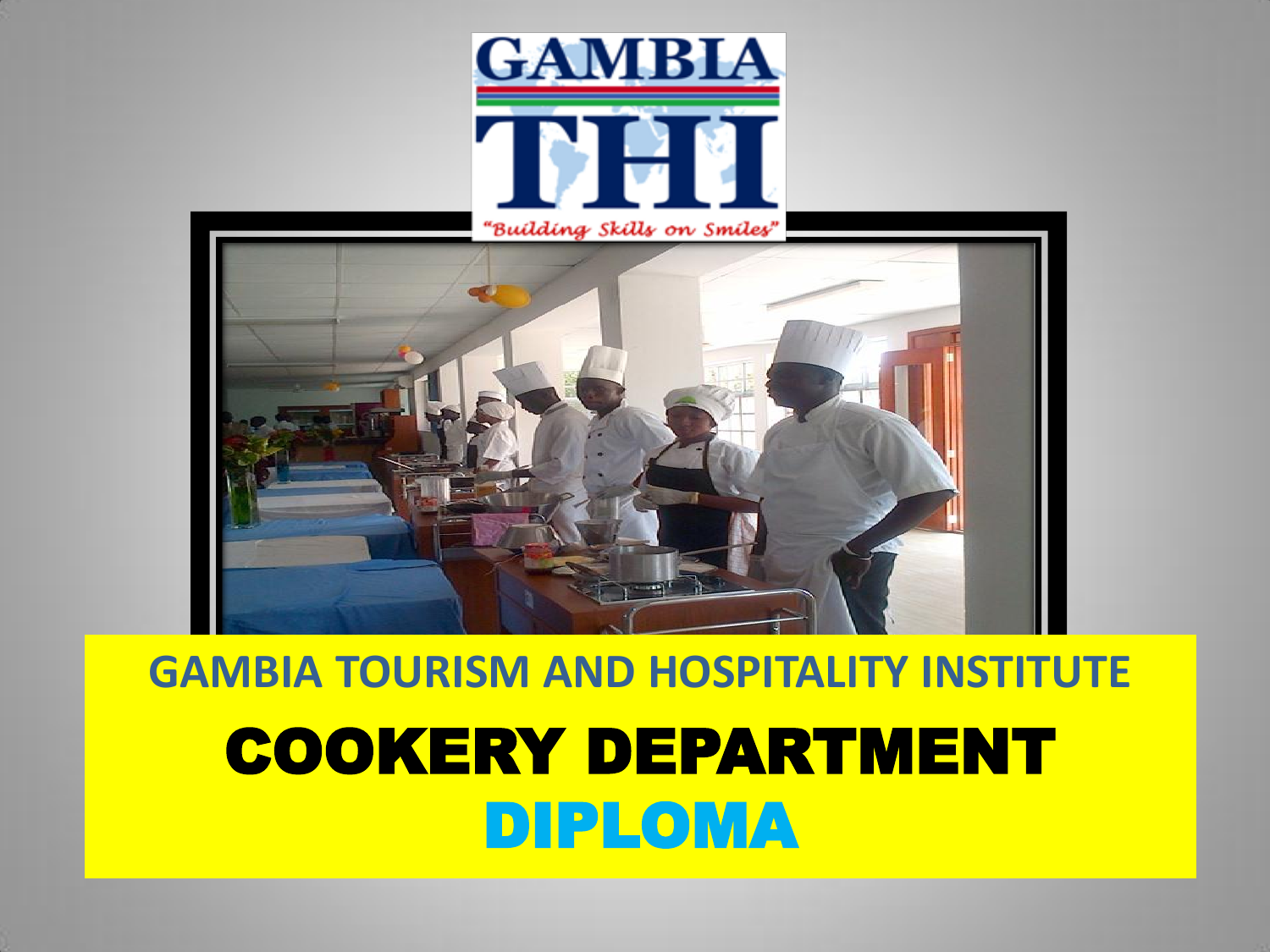# MENU PLANNING

#### OBJECTIVES:

**TO ENABLE STUDENTS TO UNDERSTAND:**

- What is a Menu and Menu Planning?
- The Types of Menus and Their Characteristics
- The Importance and Role of Menus
- The Factors to Consider During Menu Planning
- How to Plan Menus for Different Purposes

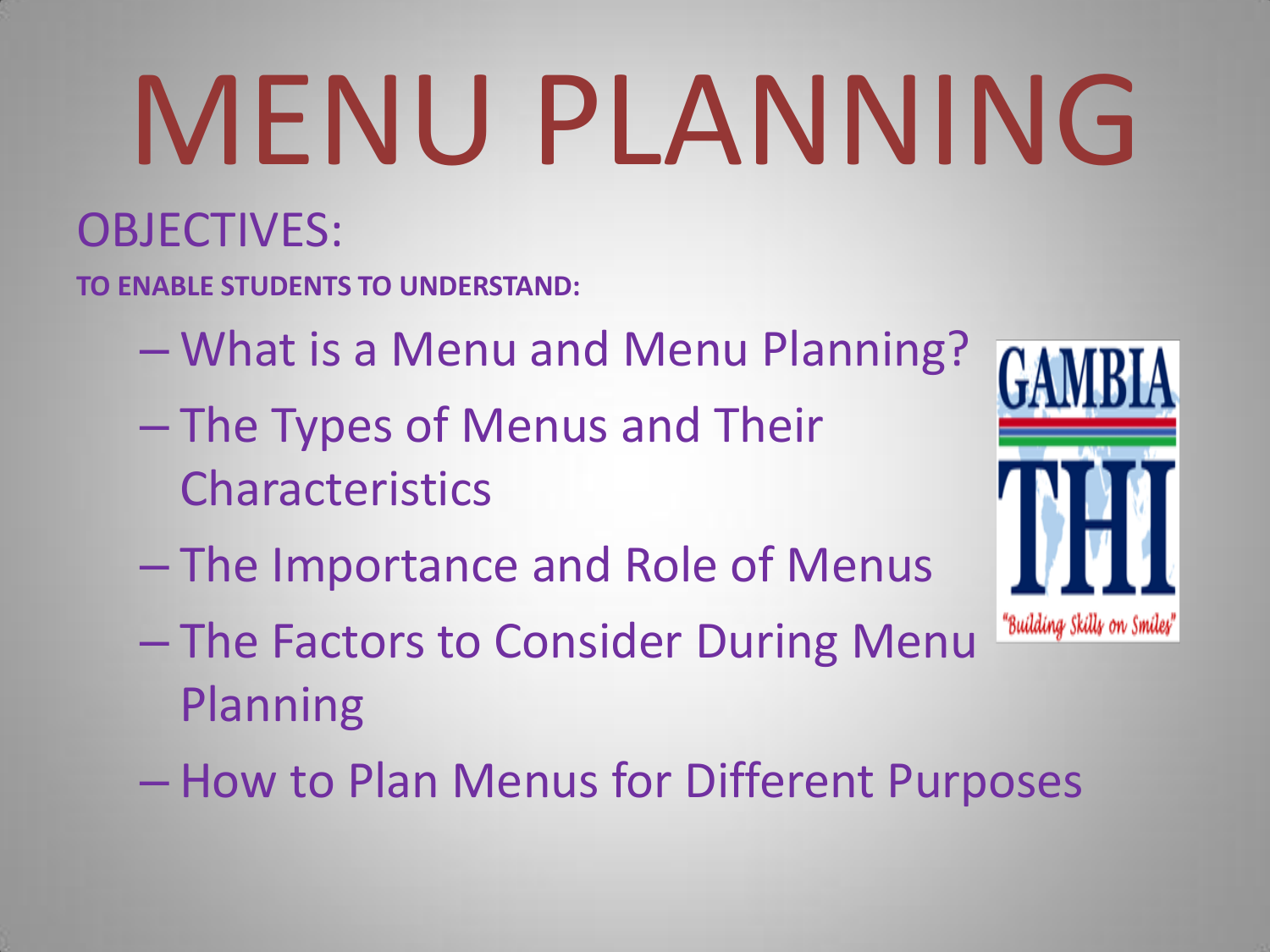

MENU

## • Is a list of selected dishes prepared or to be prepared for customers.

• It is also referred to as a Bill of Fare.

• Often refers to the item on which the the dishes are listed.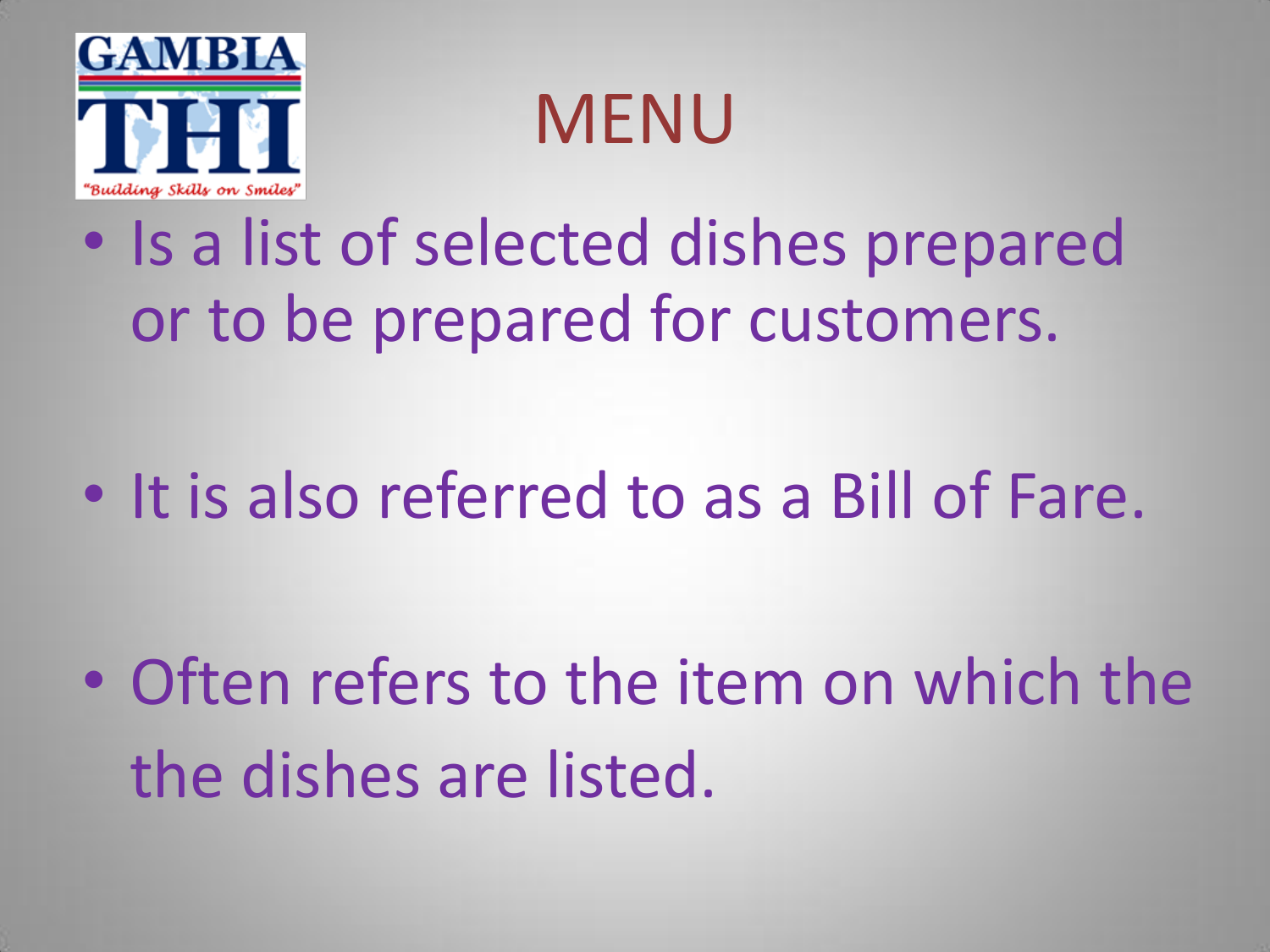

# MENU PLANNING

- Is the process of identifying, costing and selecting suitable dishes for customers.
- Selection should be based on three criteria:

Customer Satisfaction Profitability Availability at all Times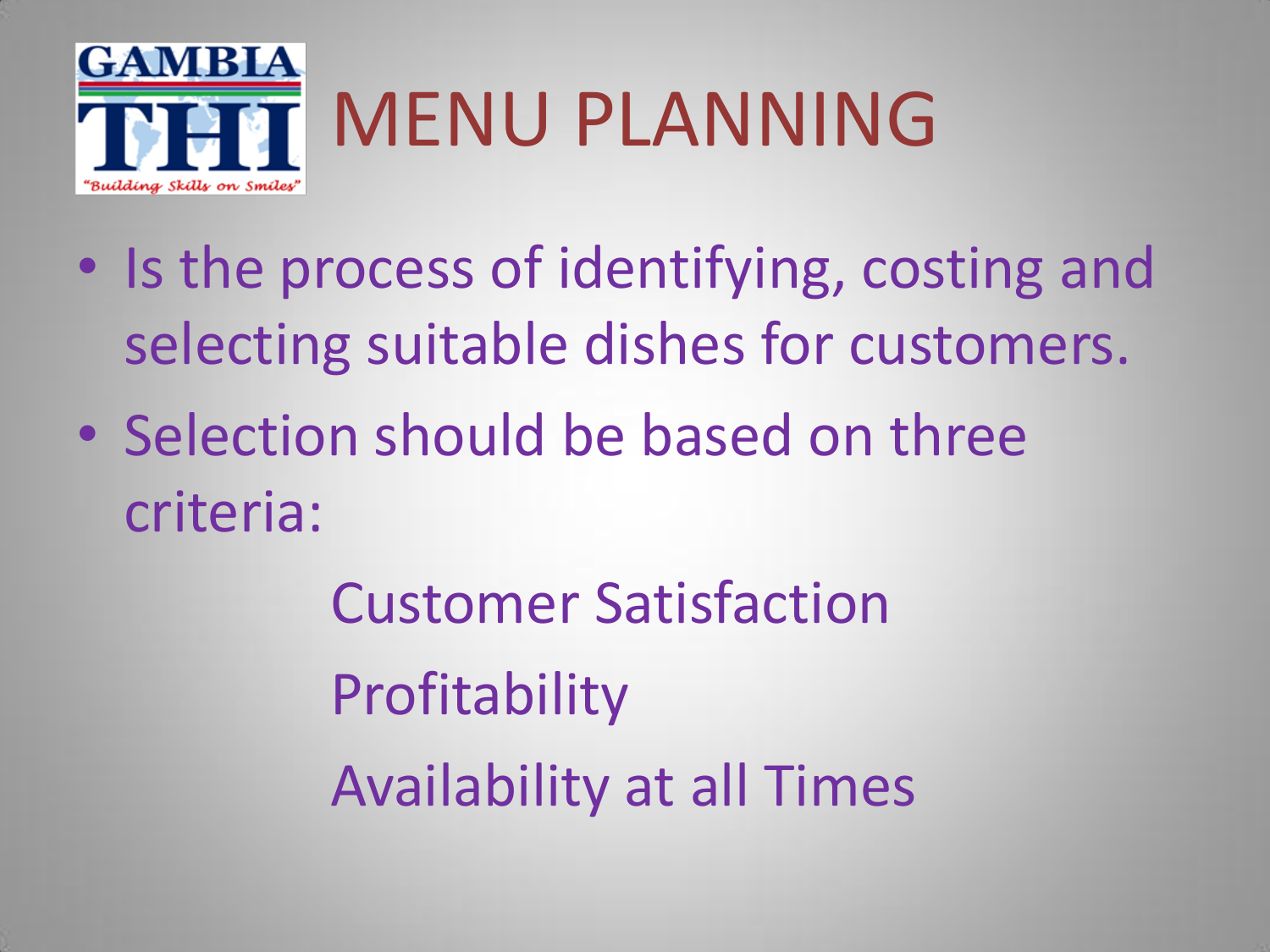

# TYPES OF MENUS

#### A LA CARTE MENU

- Means "From the Card"
- Varieties of Dishes are Available to Order
- **Dishes are Individually Priced**
- **Pre-preparation or "mis en place" is Needed**
- **Dishes Must be Quickies, Short Preparation Time.**
- **Possible Waste Accumulation**
- Expensive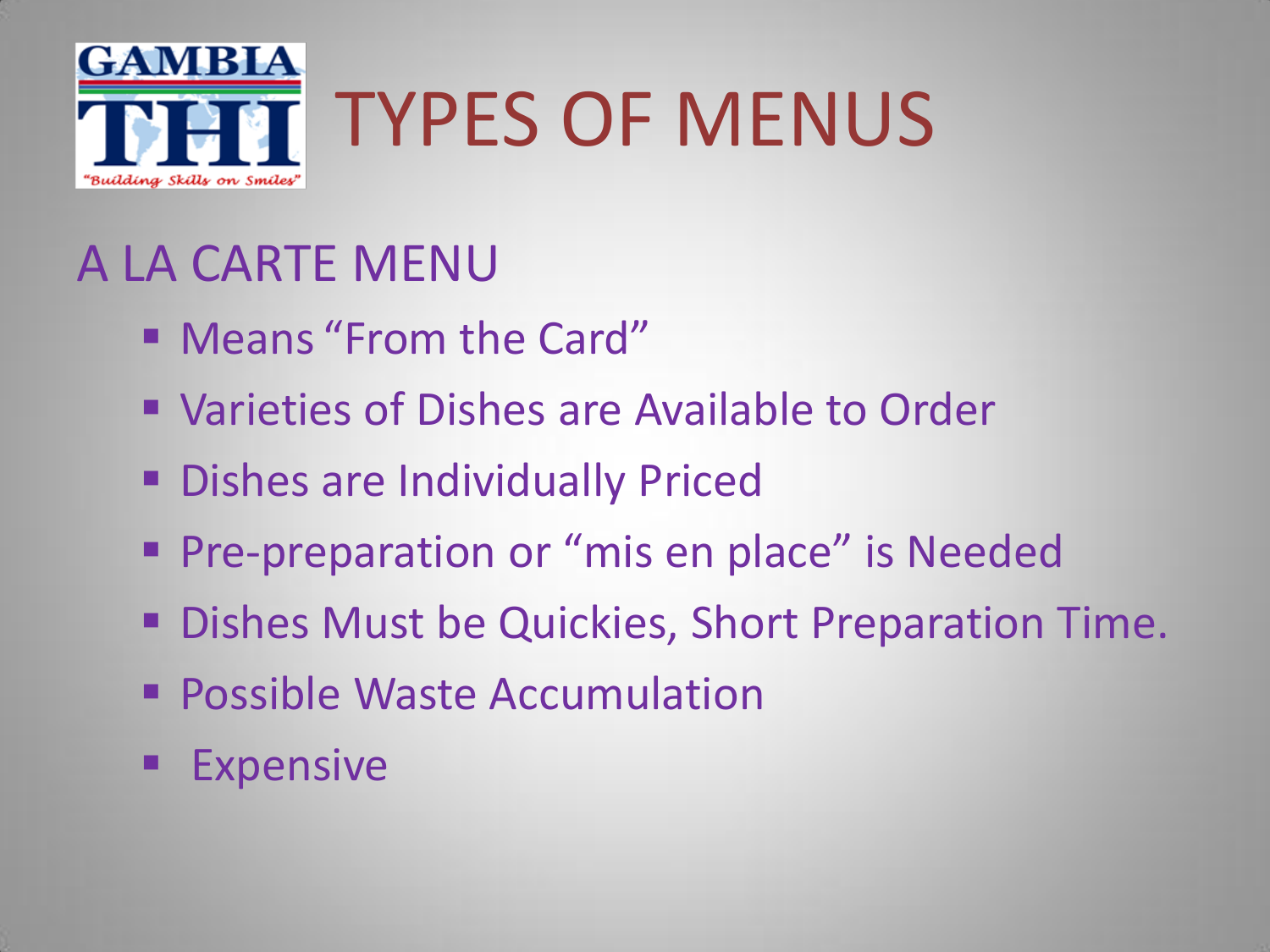

MENU PLANNING TOOLS

- Cookery Books, Magazines,
- Market Research
- Competitor Menus
- Internet Websites
- Eating Trends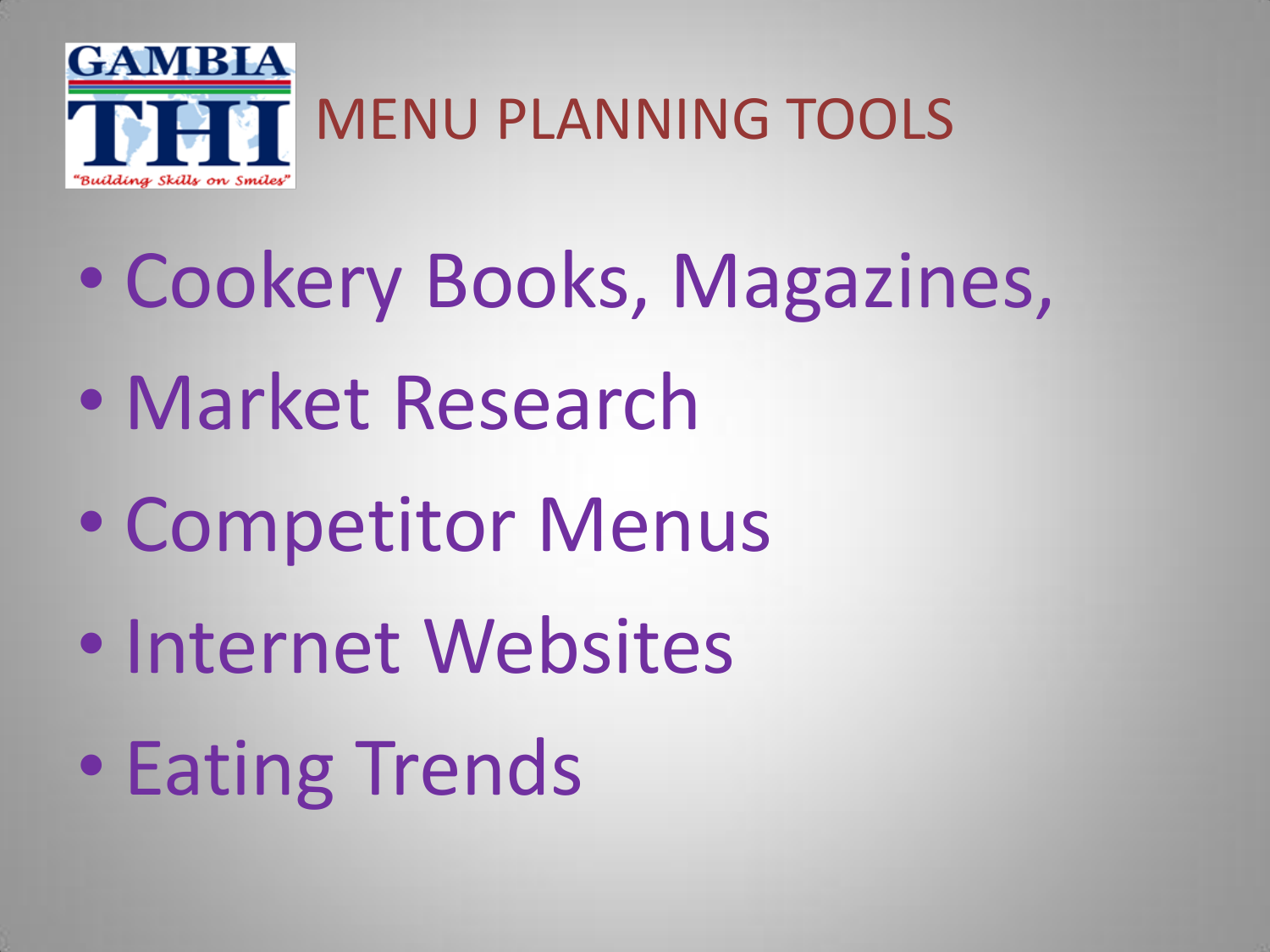

#### TABLE D'HOTE MENU

- Means "host's table"
- Little or No Variety for the Customer
- Production is Done Before Customer Arrival
- Less Accumulation of waste
- Little Waiting Time for Customers
- Less Expensive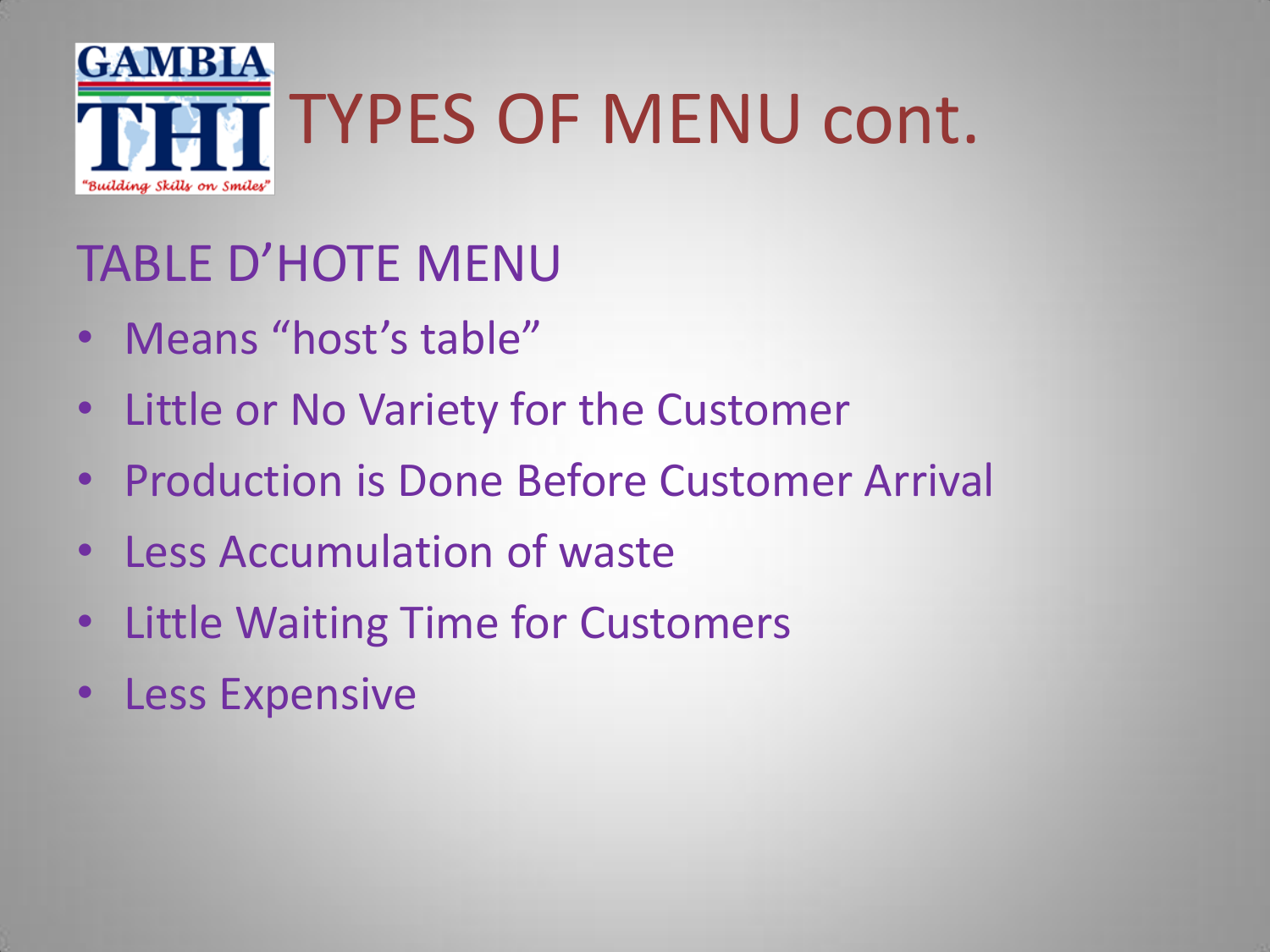

# MENU SYSTEMS

#### STATIC MENU SYSTEM

- The same menu is used for a long time
- Not suitable for regulars.
- Staff get bored after a while of repetitive work CYCLE MENU SYSTEM
- Changing of the menu after a set time frame
- Most suitable for regulars
- Workers get more experience from new dishes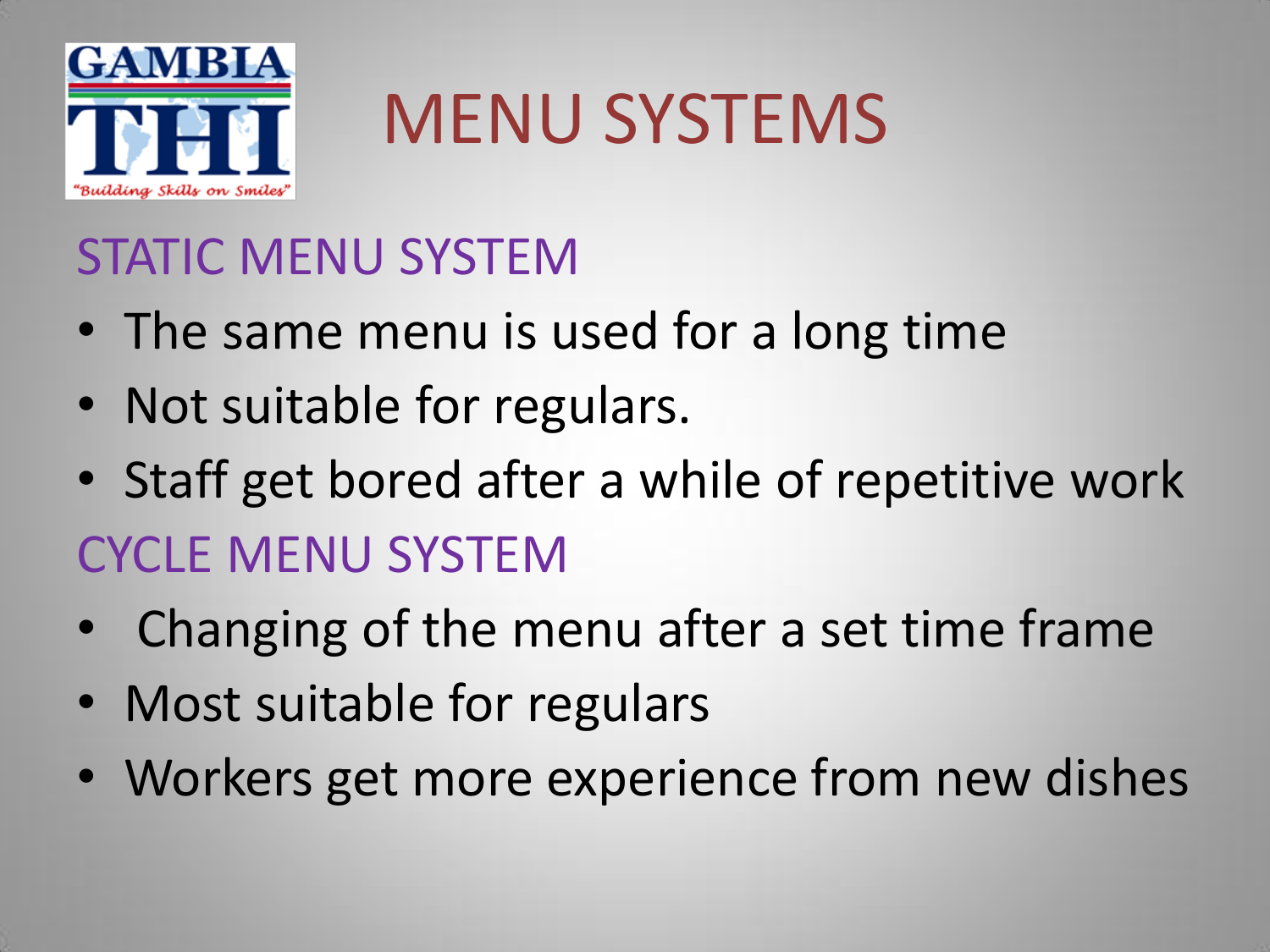# WHAT AFFECTS MENU PLANNING

- Seasonal Availability of Ingredients
- Type of Meal
- Customer Preferences/Menu Value
- Price Affordability/Target Group
- Weather
- Food Cost/Budget Allocated/Profit Margin
- Ability and Capacity of Staffs
- Equipment and Work Space
- Suppliers
- Competitors

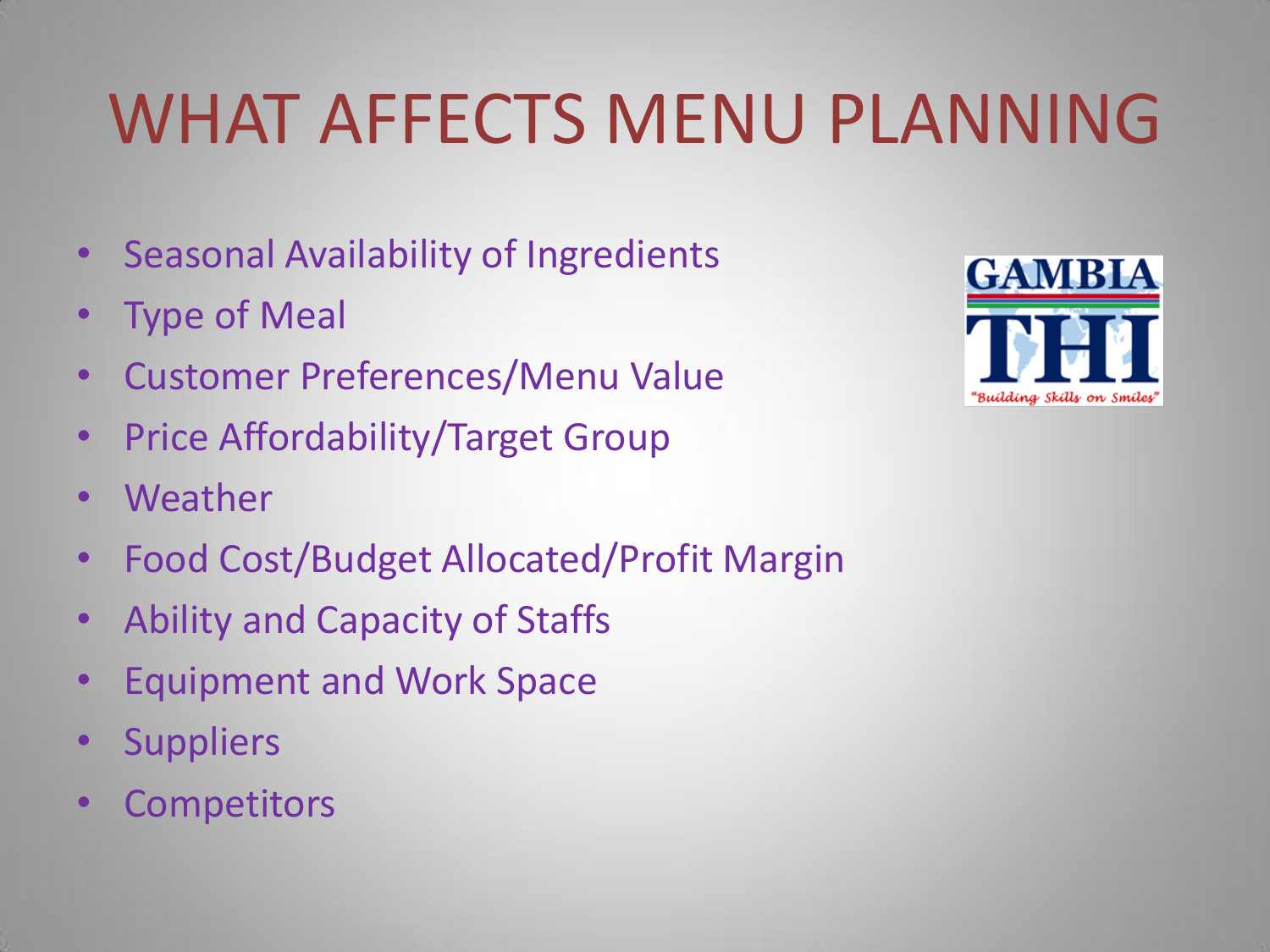

#### **IMPORTANCE AND ROLE OF MENUS**

- Decides the type staff to be employed
- Dictates the equipment required
- Can make or break the finances of the firm
- Indicates the type of customers to expect
- States the type of service to be offered.
- Markets the products of the company.
- Reveals the identity of the firm.